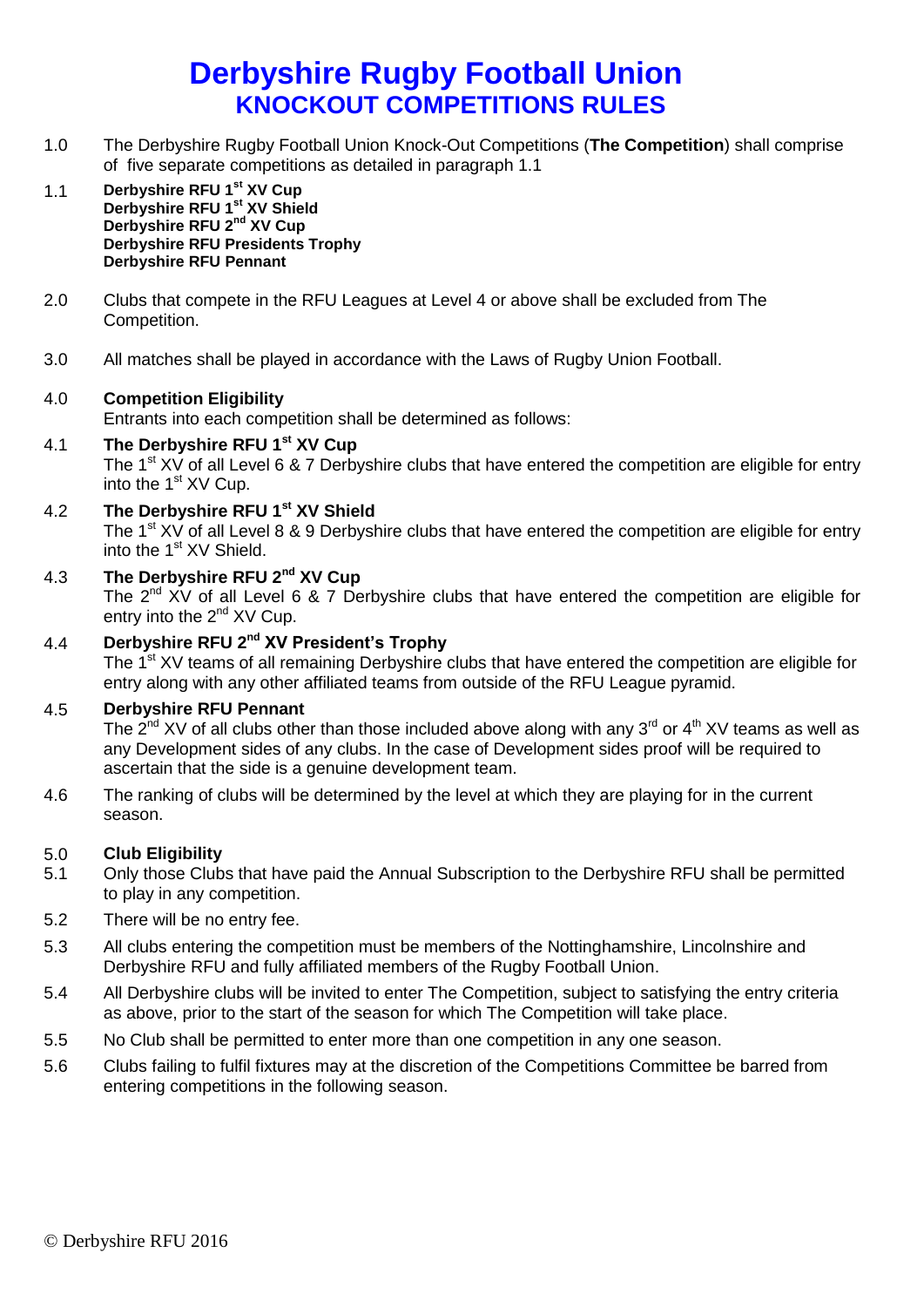#### 6.0 **Arrangement of Fixtures**

- 6.1 The Competitions secretary will advise the latest date for the playing of all fixtures at the time that the draw for each round of the competition is circulated. It is the responsibility of the home club to make the first contact with the away club with regard to arranging a date for the playing of the fixture. Both clubs are however responsible for the satisfactory completion of a fixture and any difficulty in contacting a club or making a suitable date for the playing of a fixture should be advised to the Competitions Secretary at the earliest possible opportunity to ensure play by dates are adhered to. Once the clubs have arranged a date they should inform the Competitions Committee Secretary.
- 6.2 All competition matches shall all be played on or before the designated dates. The nature of the RFU structured season may mean that league games (scheduled or rearranged) or RFU Midlands knockout games prevent this. The club that cannot fulfil the fixture should immediately inform the Competitions Secretary in this case. In such circumstances the game is to be rearranged and this may include playing on Sunday or midweek. If the clubs cannot agree on a date then the Competitions Committee reserves the right to impose a date. Clubs will be expected to fulfil these rearranged dates and playing strength and unavailability of players is not accepted as a reason as to why a fixture cannot be played.
- 6.3 For the sake of clarification, even if a club has requested an RFU "non-playing" league weekend they may still be required to fulfil a competition match on this weekend.
- 6.4 Each round of each competition up to and including the semi-finals shall be the subject of a separate draw. No less than three members of the Competitions Committee shall make all draws.

### 7.0 **Player Eligibility**

- 7.1 A player may only play for one Club in any one season in The Competition. Players may not play in The Competition if they hold effective registration [as defined by The English Clubs Championship Rules] for any Club other than the Club that they intend to represent in The Competition. All players must be bona-fide members of the Club they represent in The Competition.
- 7.2 If a player has played for a club's 1st XV in The Competition he is not allowed to play for the club's 2nd XV in the same season's competition. If a player has played for a club's 1st XV or 2nd XV in The Competition he is still eligible to play for the club's Vets in any Derbyshire RFU competitions within the same season and vice-versa.
- 7.3 A player that plays for the 2nd XV of a club in The Competition must not have played in any of the previous three games played by that club's 1st XV
- 7.4 Clubs shall forward a list of their playing squad for each match within 72 hours of the fixture to the Competitions Secretary, either by e-mail to [geraint.prisk@rolls-royce.com.](mailto:geraint.prisk@rolls-royce.com) Match cards are available on the NLD website for this purpose.

7.5 The Competitions Committee may at any point refer to the lists of playing squads during the Competition or after if investigations need to take place. These investigations do not need to be instigated by a club. If a club does not supply its list of players within 72 hours of the fixture being played they may be disqualified from the competition.

7.6 Any breaches of rules 7.1 to 7.3 will result in disqualification of the offending club from The Competition and may incur suspension from further season's competitions.

#### 8.0 **Final Games**

- 8.1 All Finals will be played on the date agreed by the Competitions Committee.
- 8.2 In the event of a club being unable to play a final on the designated date due to a re-arranged RFU league or play-off fixture the Committee may agree to the match being played on another date. This will nominally be the evening of the Wednesday following the designated date unless mutually agreed otherwise by the two clubs and the Committee. In the event of a club being unable to play on the designated date for this reason they should notify the Competitions Secretary at least three weeks before the due date of the finals.

### 9.0 **Determining the Result**

9.1 If a match is a draw after the completion of 40 minutes of play each way then extra time of 10 minutes each way shall be played with a 1 minute interval.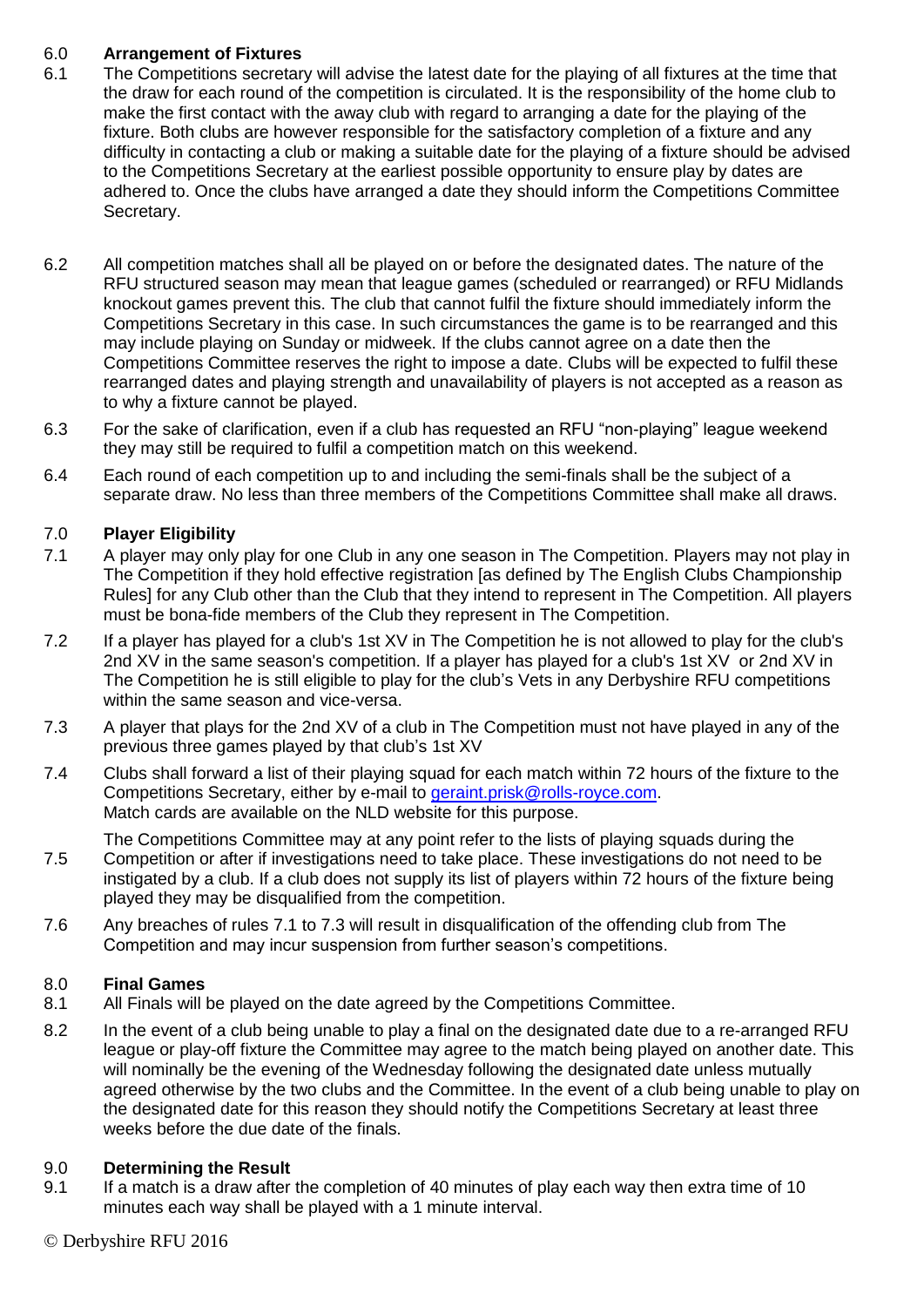- 9.2 If the scores are then still level the team that has scored the most tries shall be the winner.
- 9.3 If this does not produce a result then the team that has scored the most conversions from tries shall be the winner.
- 9.4 In all but the final if none of the above produces a winner the visiting side (as defined by the initial draw) shall go forward to the next round.
- 9.5 In the final, in the event of rules 9.0 to 9.4 failing to produce a winner, the trophy shall be shared and, where appropriate, a coin will be tossed to decide which side is proposed for competitions in the following season.
- 9.6 If any fixture is unable to be played through to a conclusion for any reason (e.g. weather, serious injury, etc.) the Competitions Committee will determine whether the score at the time of the stoppage will stand or the fixture will be replayed.

#### 10.0 **Match Referees**

- 10.1 The NLDRFU Referees Society is responsible for the appointment of referees to all matches. In addition, at the request of the Competitions Committee, the NLDRFUSR has the authority to appoint "teams of three" to any match with the two assistant referees having full authority in accordance with the Laws of the Game.
- 10.2 It is the responsibility of the club that is drawn as the home team to ensure the appointment of an appropriate referee by the NLDRFU Referees Society and that club shall be responsible for all costs associated with the provision of a referee.
- 10.3 The provision of referees and touch judges for Final games will be organised by the Competitions Committee and all costs will be borne by Derbyshire RFU.

#### 11.0 **Playing Colours**

- 11.1 In the event of a clash of colours, the Home team shall be responsible for changing its colours.
- 11.2 In the event of a clash of colours in any Final, the team holding the higher place in the RFU League structure, at that time, shall be responsible for changing its colours. Where neither club is in the RFU League structure, the team travelling the shorter distance to the Final venue from its home ground shall be responsible for changing its colours.

### 12.0 **Replacements**

- 12.1 In all rounds of the competitions other than the finals not more than three replacements or substitutes (eight interchanges) are permitted for the Derbyshire RFU 1st XV Cup and the Derbyshire RFU 1st XV Shield and not more than five replacements or substitutes (ten interchanges) for the Derbyshire RFU 2nd XV Cup and the President's Trophy. In all finals games seven replacements or substitutes are permitted (twelve interchanges). If a game is played as a double header with a league fixture then the league regulations will apply, including extra time if played.
- 12.2 In the interests of safety each team playing in each match in the competitions must have at least five players in their nominated match squad, all at least eighteen years old, who are suitably trained and experienced to be capable of playing in the front row to ensure on the first or second occasions (whether due to injury or consequent to a player(s) being temporarily suspended or ordered off) that a front row player is required to be replaced, the team can continue to safely play with contested scrums.
- 12.3 If in a match on the first or second occasion any front row player requires to be replaced and his team cannot provide a suitably trained and experienced replacement player at least eighteen years old to play in such a position in the front row to enable the teams to continue to safely play with contested scrums the referee, having made enquiry of and confirmed of this fact with the Captain (or such other person nominated by the club as the manger or person responsible for the team), the match shall continue with uncontested scrums and will be subject to Regulation 12.6 below.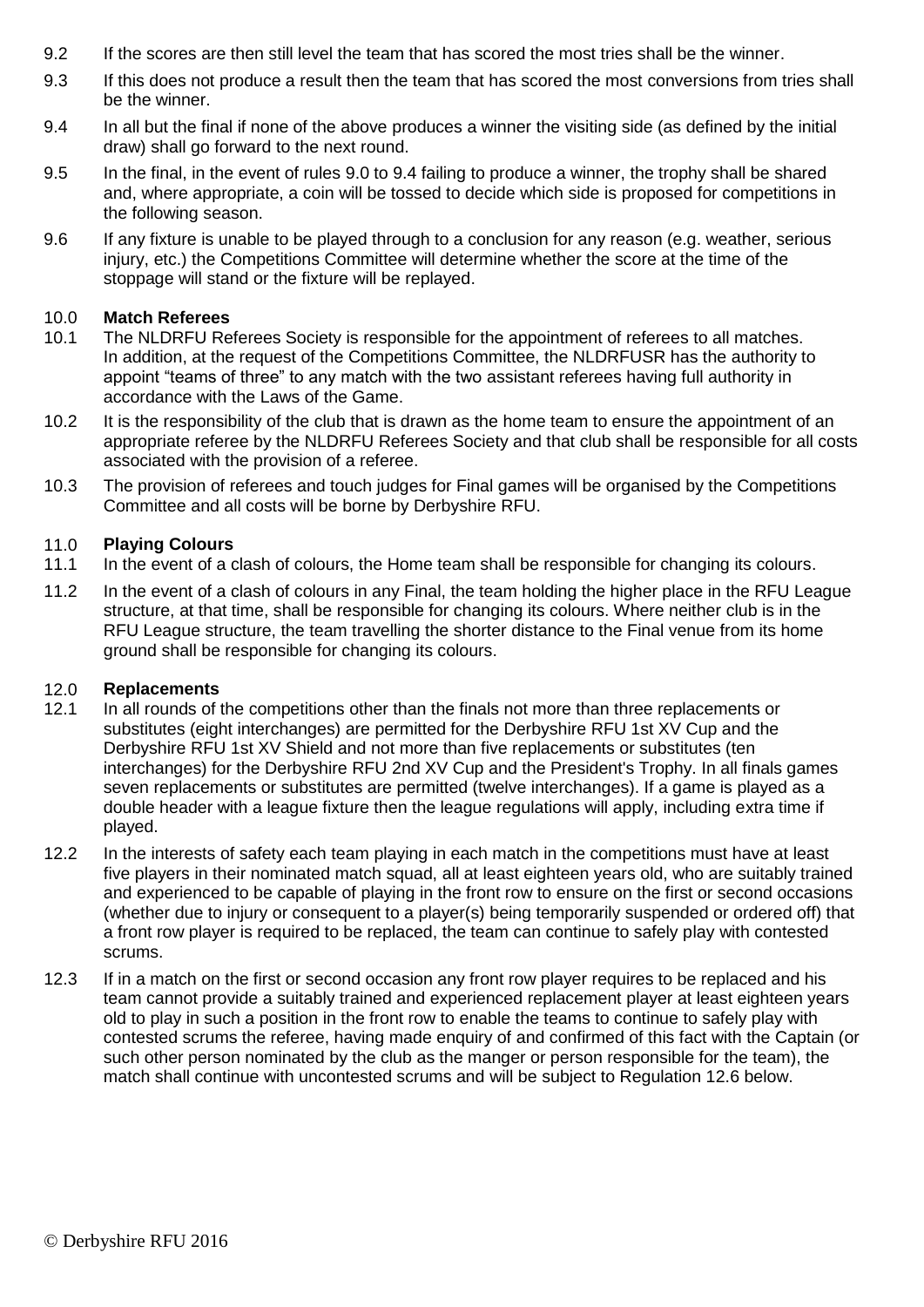- 12.4 Subject only to the proviso contained in Regulation 12.5 below if in any match in a competition on the third or subsequent occasion any front row player requires to be replaced and his team cannot provide a suitably trained and experienced replacement player to enable the teams to safely play with contested scrums the referee, having made enquiry of and confirmed of this fact with the Captain (or such other person nominated by the club as the manger or person responsible for the team), the match shall continue with uncontested scrums, and subject to Regulation 12.6 below, the result will stand.
- 12.5 Where a player or players is/are temporarily suspended from the field of play (which includes a blood injury) which creates a third or subsequent occasion that a front row player needs to be replaced and his team cannot provide a replacement or other suitably trained and experienced player to enable the teams to safely play with contested scrums the referee, having made enquiry of and confirmed of this fact with the Captain (or such other person nominated by the club as the manger or person responsible for the team), of the side affected the match shall continue with uncontested scrums (but such uncontested scrums shall only continue for the duration of the temporary suspension). The match result will not be deemed to be invalidated by reason of part of it being played with uncontested scrums.
- 12.6 If on any occasion the referee has to order uncontested scrums due to a lack of suitably trained and experienced front row players then the team causing this shall not be allowed to replace the player leaving the field. For the sake of doubt, this still applies even if the team have interchanges remaining.
- 12.7 The Competitions Committee will review the circumstances in every case where a match in a competition is completed with, or contains a period of uncontested scrums. The Competitions Committee shall have the final decision on the result of the match and all such decisions shall be binding on all participants.

It is the responsibility of both clubs to contact the Competitions Committee in such a situation to advise the Competitions Secretary of the following information:

- When during game uncontested scrums were called
- The reasons for uncontested scrums being called
- The points score at that time
- The referee's name and phone number
- The final outcome of the match

This information must be forwarded to the Competitions Secretary within 24 hours of the game being played. The Competitions Committee will let the clubs know of their decision within 48 hours of the information being received.

#### 13.0 **Completion of Fixtures**

- 13.1 All matches, unless agreed by the Competitions Committee, shall be resolved before or on the specified date. In the event of a mutually acceptable "early" date not being agreed the match shall be played on the specified date. It is the responsibility of each club to provide a side and replacements to fulfil the fixtures by the allotted date for the round they are playing in. If clubs cannot mutually agree a date the match will be played on a date determined by the Competitions Committee. Failure to fulfil the fixture on that date will result in elimination from the competition of one or both clubs.
- 13.2 In the event of a dispute between clubs the Competitions Committee Chairman and two other Committee members shall form an Appeals Committee to adjudicate. Members will be chosen to reflect County representatives other than those of the clubs in dispute plus another representative from the committee independent of any league of those of the clubs in dispute. The Appeals Committee will receive background information from the Competitions Secretary and will accept written submissions from the clubs involved via the Competitions Secretary. The Appeals Committee may consult additional members of the Competition Committee in arriving at their decision. **The decision of the Appeals Committee is binding and there is no further right of appeal.**
- 13.2 In the event of the Home team pitch being unplayable; it shall be the Home team's responsibility to find alternative playing facilities; if necessary, by the use of the Away team's facilities. The following order of priorities shall apply: